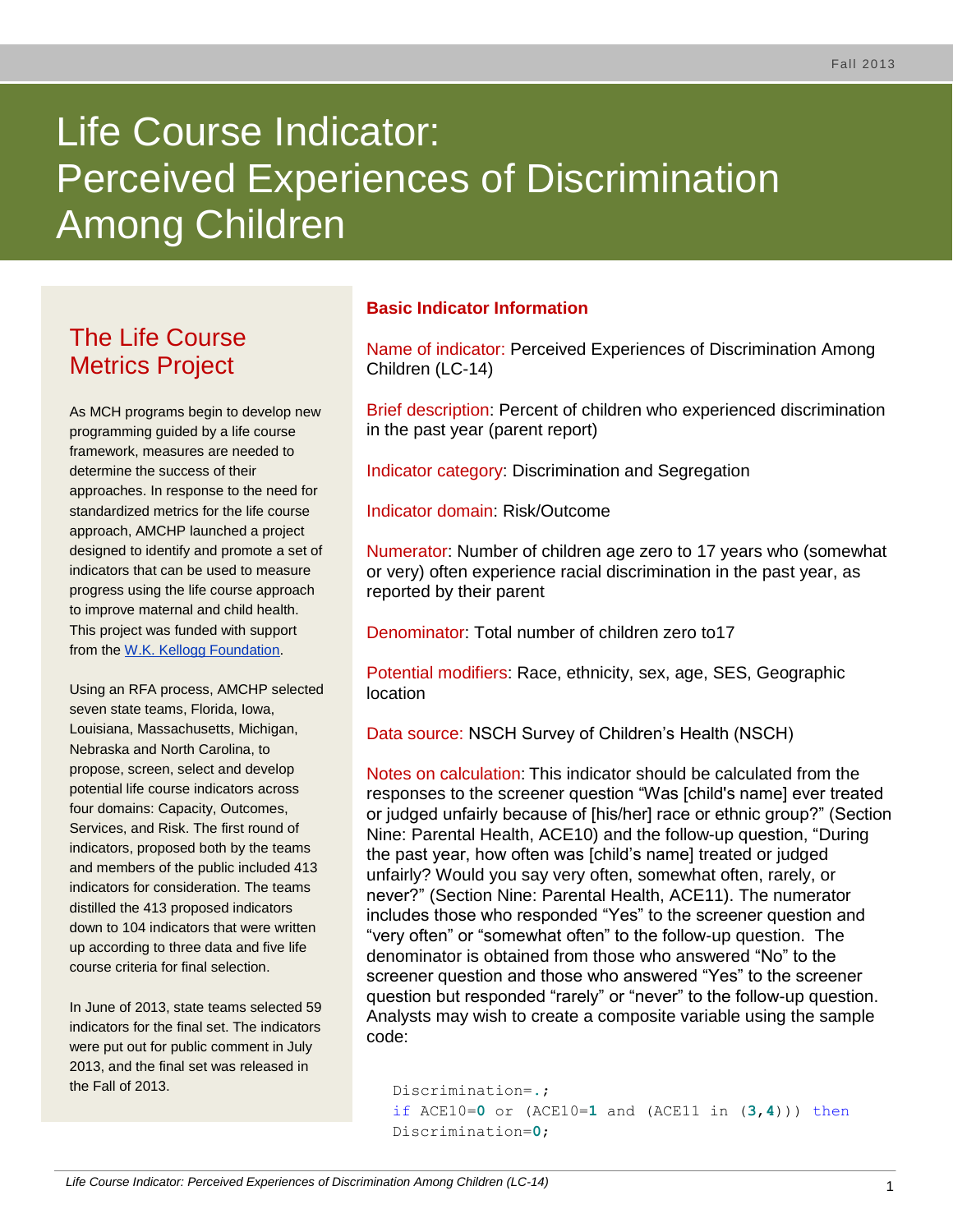else if ACE10=**1** and ACE11 in (**1**,**2**) then Discrimination=**1**; if (ACE10 in (**6**,**7**)) or (ACE11 in (**6**,**7**)) then Discrimination=**.M**;

Analysts who use the raw datasets should apply the appropriate survey weights to generate the final estimates.

Similar measures in other indicator sets: None

## **Life Course Criteria**

#### *Introduction*

As a life course indicator, a child's perceived experience of racial discrimination is critical to understanding the impact of racism across the life span and across generations, why disparities in health outcomes persist and what can be done to reverse these trends. For the purposes of this discussion, the phrases "perceived discrimination" and "experience of discrimination" will be treated as having the same meaning, which is to say that a person is reporting their lived experiences with discrimination; no self-report health survey is able to assess the intent of those inflicting the discrimination.

A key factor in exploring issues of discrimination is to use a clear definition of racism. Krieger defines racism as, "institutional and individual practices that create and reinforce oppressive systems of race relations whereby people and institutions engaging in discrimination adversely restrict, by judgment and action, the lives of those against whom they discriminate (Krieger 2003)." This definition is useful because it calls out actions of the individual as well the policies that contribute to system level institutionalized racism. A further examination of the levels of racism put forth by Jones describes three levels, which include the above-described institutionalized and personally mediated racism, and introduces a third level, internalized racism, which she defines as "acceptance by members of the stigmatized races of negative messages about their own abilities and intrinsic worth (Jones 2000)." All three levels of racism contribute to poor health outcomes.

This indicator is the parent's report of whether their child has been treated unfairly because of his or her race; there is evidence that parents' and children's experiences of racism are closely linked. An exploratory study utilizing focus groups of African American women found that women experienced racism throughout the life course, childhood experiences of racism seemed to have enduring effects, and women experienced racism directly, through the experiences of their children (Nuru-Jeter et al 2009). Similarly, in a study of the perceptions of racism among African American mothers participating in a pre-paid health plan, mothers were most concerned about their children being subject to institutionalized racism, such as being harmed or harassed by the police or getting stopped in a predominantly white neighborhood, and respondents who reported high levels of perceived racism also reported greater concern for their children (Vines and Baird 2009).

#### *Implications for equity*

Beginning with prenatal health and through adolescence, children of color are at higher risk of illness and death than whites at every stage of development. The stress experienced by women of color as a result of racism has been shown to negatively impact their birth outcomes, which puts children at a disadvantage from the beginning of life (Dominguez et al 2008). Even from a very young age the mental health of children of color can be affected by racism, through their parents' responses to racism and discrimination (Caughy et al 2004, Sealy 2010). As children get older the effects of racism become more pronounced. One study found that for African American boys, in particular, perceived racism was associated with a variety of negative psychological outcomes (Nyborg and Curry 2003, Wang and Huguley 2012). Children of color experience detrimental effects to their academic achievement as a result of racial discrimination, without concerted efforts by their parents to prevent such problems (Wang and Huguley 2012, Stein and Gonzalez 2012).

While adverse events and exposures can be harmful at any life stage, using a life course approach, childhood (especially early childhood) is a critical and sensitive period of development where the potential for harmful impact of adverse exposures is greatest (Fine and Kotelchuck 2010). The development of racial awareness is an ongoing process that evolves over the cognitive and social development of a child (Fisher et al 2000, Sanders-Phillips et al 2009). Parental and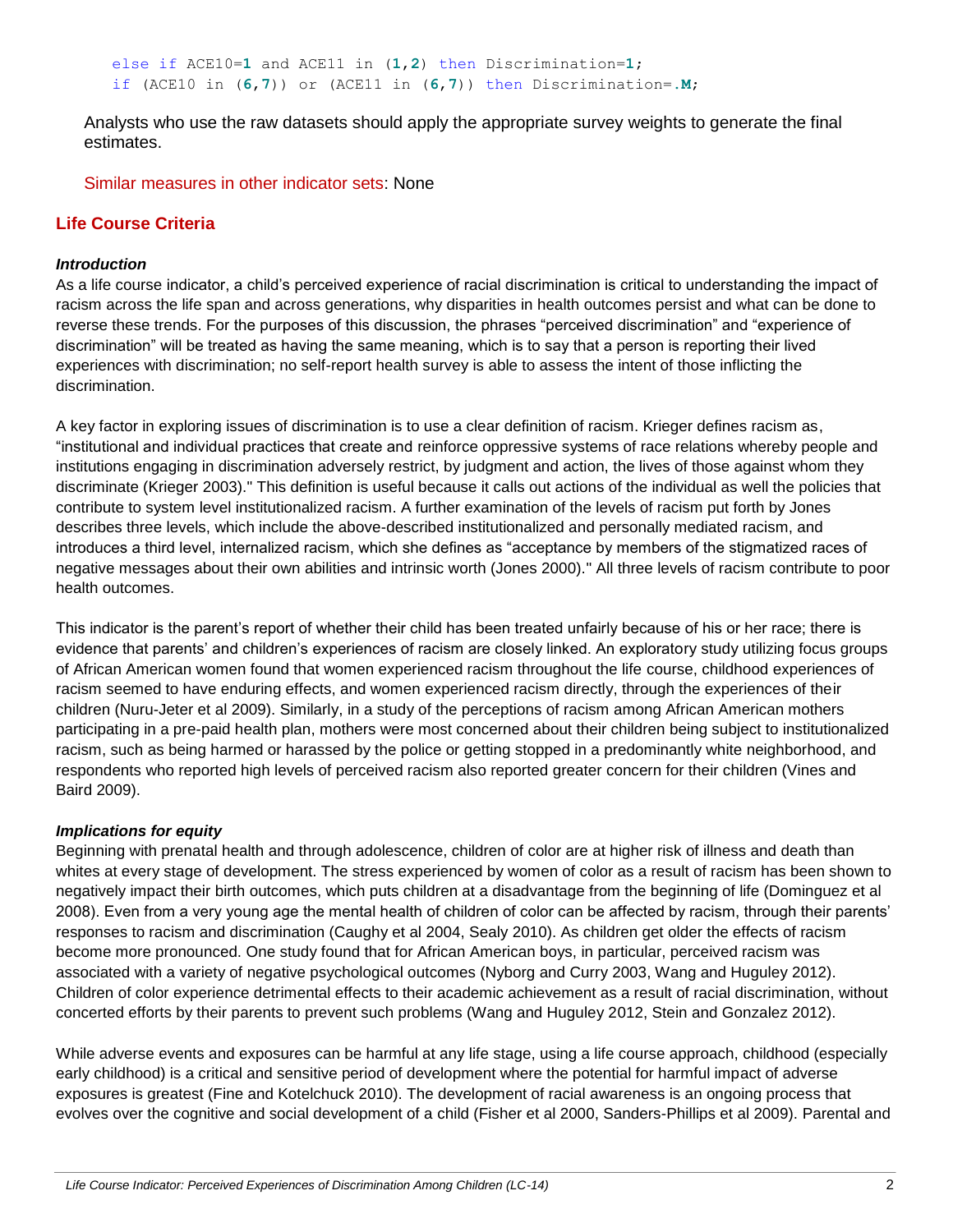community socialization to race and racism are fundamental to shaping the coping mechanisms of children (Fisher et al 2000) and may have important effects on the well-being of children (Caughy et al 2004).

Educational attainment and lifelong earnings are affected by experiences of discrimination as a child. Latino and African American children are more likely to live in poverty and achieve lower levels of education than their white counterparts (Wickrama et al 2012). Minority children growing up with economic and educational disadvantage are more likely to have poor developmental outcomes and to witness violence than their white counterparts (Schuster et al 2012). Mothers of young children report discrimination and poor food quality related to food insecurity (Sealy 2010).

Perceived racism negatively affects the psychosocial development of racial/ethnic minority children and is associated with lower self-efficacy and higher levels of hopelessness in African American boys; these feelings can lead to both internalized behavior, such as anxiety, depression, and withdrawal, and externalized behavior, such as anger and aggression (Nyborg and Curry 2003; Sanders-Phillips 1997; Grant et al 2005). Latino youth who report discrimination have higher rates of depressive symptoms than their white peers (Stein et al 2012). Racism experienced by minority youth also results in anxiety and negative immunological/inflammatory responses (Sanders-Phillips et al 2009). Perceived discrimination by youth also can lead to increased risk of diabetes and cardiovascular disease (Borrell et al 2006).

As proposed by Lu and Halfon (2003), if the persistent disparity in outcomes is at least in part attributable to the impact of racism experienced by African Americans over generations, it is essential to monitor the experiences of racism reported by children as well as women's experiences of discrimination immediately before and during pregnancy and the experiences of discrimination when receiving health care for all adults. These three life course indicators provide the field of MCH and our partners with a powerful picture of how pervasive experiences of racism are, which is the first step in being able to design strategies to reverse racism and restore equity.

#### *Public health impact*

Given the physiologic and psychological implications of experiencing racism described above, the potential impact on population health if racism was eliminated would be a narrowing of disparities on nearly every health outcome. Protecting the health and safety of children through programs that look to eliminate racism and reduce violence in partnership with minority communities could have a significant public health impact on accident, suicide and homicide rates, currently the first, second and fourth leading causes of death among minority children (Bernard et al 2007); African Americans have the highest rates of homicide for children aged one to 19 years (Bernard et al 2007).

Sealy (2010) describes how racism can impact food choices and availability for parents of six to 12 year olds in New York City neighborhoods; obesity has been linked to experience of discrimination, and parental food selection and behaviors are important factors for childhood obesity. Approximately one in four Latino and African American children are obese (Office of Minority Health, 2012), putting children at elevated risk of hypertension, high cholesterol, and diabetes. The financial cost of childhood obesity is estimated to be three billion dollars a year (CDC 2010).

In addition to impact on individual health behaviors and outcomes, discrimination plays a role in children's living environments. Residential segregation, the enforced separation of various racial groups in a community, is associated with toxic air exposures and increased cancer risk due to air pollution (Lopez 2002). Cutler and Glaeser (1997) estimated that one standard deviation decrease in segregation would eliminate one third of the black-white differences in education and employment disparities. More information about racial residential segregation can be found in the narrative for that indicator.

#### *Leverage or realign resources*

Many public health agencies have begun to implement principles of cultural competence. Betancourt et al defined a framework for cultural competence that addresses barriers to appropriate care at the organizational (leadership/workforce), structural (processes of care), and clinical (provider-patient encounter) levels (Betancourt et al 2003). Experiences of racism occur at all levels of patient interaction, from receptionist to surgeon, and therefore work to ensure culturally and linguistically appropriate care must extend beyond just the provider-patient relationship. All members of facility or practice staff should be included in training and implementation of cultural competence. Health care systems also can reach out to community services that work to eliminate racism and engage in new partnerships to develop programs for their institution.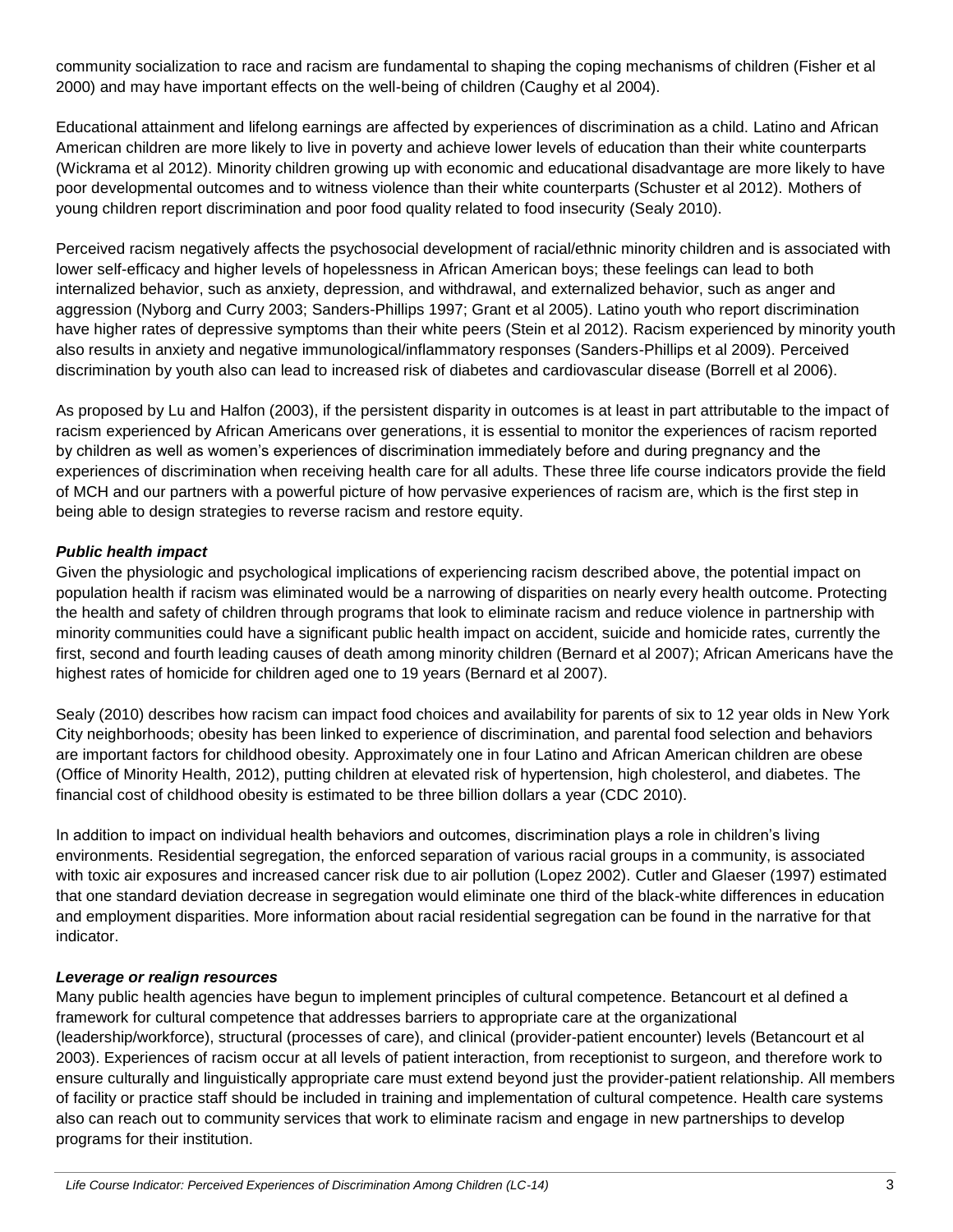Efforts to address the experiences of discrimination in health care and health research have utilized the concepts of "undoing racism" and community-based participatory research (CBPR) to begin the conversations around racism and begin to establish trust (PISAB 2013, Yonas et al 2006). It should be noted that efforts to "un-do" racism and achieve equity require more than a short-term training and will include an authentic partnership between care providers, public health, and communities, including community leaders, to make strides toward improving experiences of care and equality in health care in the long term.

Elimination of racism is one step toward the reduction of racial and ethnic inequalities related to infant mortality, a key indicator of the health of any given community (Lu et al 2010). Because racism affects so many spheres of life for ethnic/racial minority children, it is essential for public health leaders to expand partnerships beyond the typical health care sphere.

Wildeman and Western (2010) describe a multifactorial etiology of racism, and therefore multiple and comprehensive solutions. The authors recommend everything from criminal justice reform, improved mental illness and addiction services to economic opportunity creation and immigration reform (Wildeman and Western).

#### *Predict an individual's health and wellness and/or that of their offspring*

Racism and racial discrimination affect children physically, psychologically and socially at a time when their development is vulnerable to negative influences. More research is needed in this field, but a review of the literature by Pachter and Coll in 2009 found that most studies demonstrated a relationship between perceived racism and behavioral and mental health for children.

In their seminal paper on the life course perspective, Lu and Halfon posit that a portion of the racial and ethnic disparities in birth outcomes in the United States are attributable to the experience of discrimination on the basis of race (Lu and Halfon 2003). This assertion is bolstered by studies that have demonstrated associations between maternal perception of exposure to discrimination during pregnancy and giving birth to a very low birth weight infant, among low income African American women (Collins et al 2000), experiences of discrimination during prenatal care among African American women with limited incomes (Salm Ward et al 2012), and a review of studies demonstrating associations between perceptions of discrimination and poor birth outcomes including preterm birth, low birth weight, and very low birth weight (Giurgescu 2011). Further, there is evidence that race-based discrimination has impacts not only on a woman's health and her birth outcomes, but also has impacts on birth outcomes across generations; studies focused primarily on birth weight have demonstrated that a mother who was born low birth weight is more likely to have a child born low birth weight, that the fetal environment (including the experience of stress by the mother during pregnancy) impacts the health of that adult, including coronary artery disease and hypertension risk, and that the impact of maternal weight on the weight of her offspring is independent of factors such as receipt of adequate prenatal care (Emmanuel 1986, Barker et al 1993, Coutinho et al 1997, Collins et al 2003). Children born preterm or low birth weight may experience lifelong health and developmental challenges, further compounding the risk associated with experiencing racism. Children born to African American women are twice as likely to die before their first year and more likely to be born low birth weight than their white counterparts (Martin et al 2010).

# **Data Criteria**

### *Data availability*

This survey, sponsored by the Maternal and Child Health Bureau of the Health Resources and Services Administration, examines the physical and emotional health of children ages zero to 17 years of age. The survey is administered using the State and Local Area Integrated Telephone Survey (SLAITS) methodology, and it is sampled and conducted in such a way that state-level estimates can be obtained for the 50 states, the District of Columbia, and the Virgin Islands. The survey has been designed to emphasize factors that may relate to the well-being of children, including medical homes, family interactions, parental health, school and after-school experiences, and safe neighborhoods. The Maternal and Child Health Bureau leads the development of the NSCH and NS-CSHCN survey and indicators, in collaboration with the National Center for Health Statistics (NCHS) and a national technical expert panel. The expert panel includes representatives from other federal agencies, state Title V leaders, family organizations, and child health researchers, and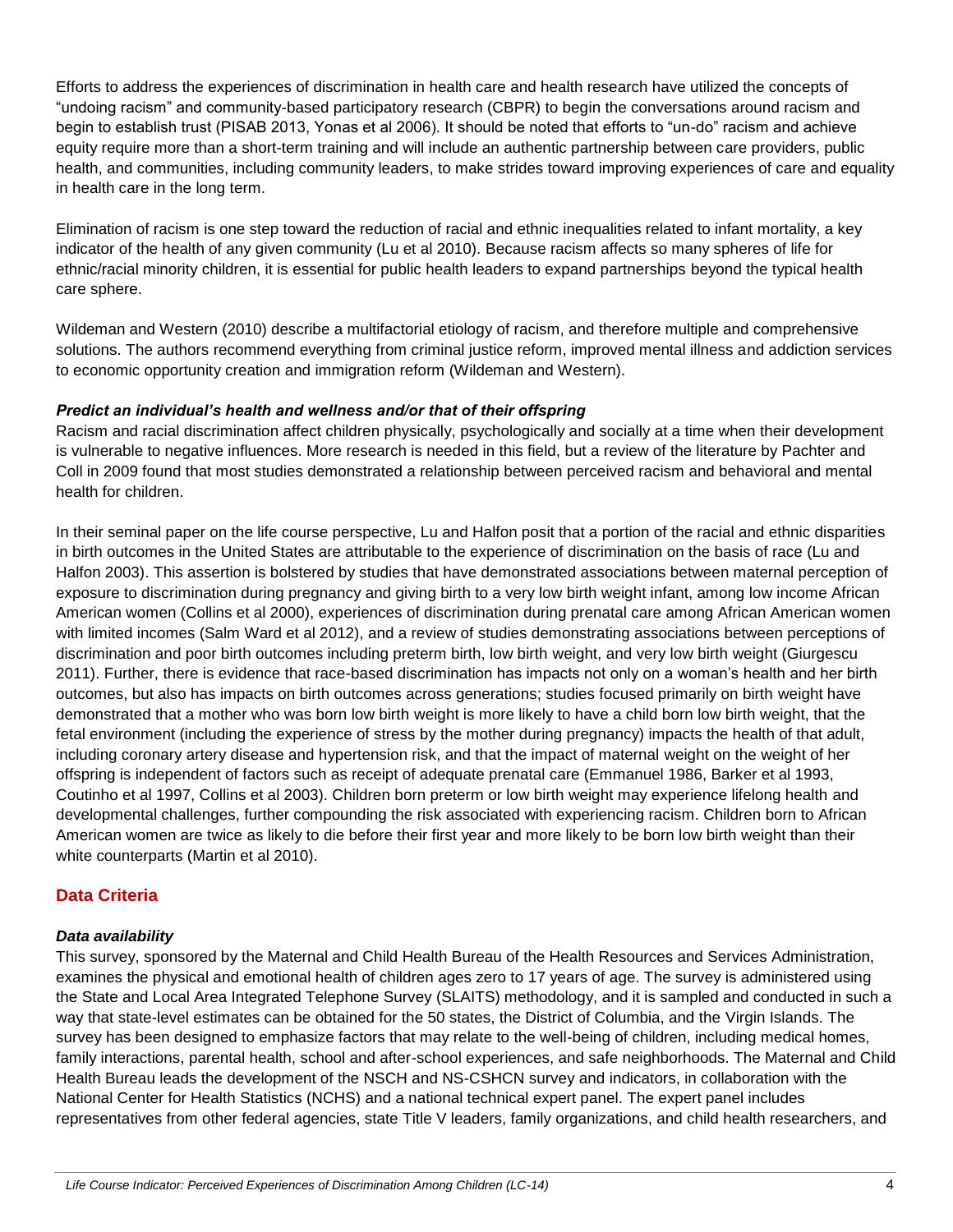experts in all fields related to the surveys (adolescent health, family and neighborhoods, early childhood and development etc.).

MCH programs can readily gain immediate access to the data through datasets released by the National Center for Health Statistics, and on the MCHB sponsored National Data Resource Center for Child and Adolescent Health Website (www.childhealthdata.org). The Data Resource Center (DRC) website provides data nationwide, for all 50 states and the District of Columbia. Additionally, both the raw datasets and the website allow users to stratify measures by sociodemographic groups, including but not limited to age, sex, race/ethnicity, primary household language, household income, and special health care needs.

Data on child's experience of discrimination was collected for the first time in the 2011/12 National Survey of Child Health as part of a larger module on Adverse Childhood Experiences. The question used to assess experience of discrimination was, "Was [child's name] ever treated or judged unfairly because of [his/her] race or ethnic group?" This data became available for public use in 2013.

#### *Data quality*

The main limitation of the NSCH is that the information provided is from parent recollection of screenings received and perception of child's health and development over the past year. The survey methodology does not provide an opportunity for confirmation with medical records or physical measurements. The NSCH is weighted to represent the national population of non-institutionalized children age zero to 17 years. According to the survey documentation, missing data for income were relatively high for 2011-2012 data, and a study of nonresponse patterns indicated that excluding records with missing income could impact the representativeness of the remaining data; therefore, a data file with imputed values for income is provided to be used with the datasets.

The NSCH documentation presents both response rates and completion rates. For 2011-2012 data, the combined national response rate for both landline and cell phone samples was 23 percent. The completion rate, which is calculated as the proportion of households known to include children that completed all sections up to and including Section 6 (for children less than six years of age) or Section 7 (for children six to 17 years of age), was 54.1 percent for the landline sample and 41.2 percent for the cell-phone sample.

Qualitative testing of the entire 2007 National Survey of Children´s Health was conducted by the National Center for Health Statistics. They conducted cognitive interviews with the 2007 NSCH Computer-Assisted Telephone Interview (CATI) to make sure the entire survey instrument was functioning properly. N=640 interviews were completed over three days in December 2006. The questionnaire was then revised and finalized based on feedback from participants in these interviews.

Previously validated questions and scales are used when available. All aspects of the survey are subjected to extensive literature and expert review. Respondents' cognitive understanding of the survey questions is assessed during the pretest phase and revisions made as required. All final data components are verified by NCHS and DRC/CAHMI staff prior to public release. Face validity is conducted in comparing results with prior years of the survey and/or results from other implementations of items.

The experience of discrimination question was added to the questions about Adverse Childhood Experiences after a review of life course stressors in children's lives by a Technical Expert Panel. This TEP included a representative group of experts in the field of survey methodology, children's health, community organizations, and family leaders. Input from the Technical Expert Panel and a period of public comment led to the inclusion of items on perceived discrimination, death of a parent, witness/victim of neighborhood violence, and socioeconomic hardship in the list of Adverse Family Experiences. The measure is the parent report of a child's experience, which may introduce some bias into the responses if a parent chooses not to report discrimination their child has experienced. There are currently no reliability or validity data available for this item.

#### *Simplicity of indicator*

The level of complexity in calculating and explaining this indicator is low. The numerator and denominator are simple. Data weighting, indexing, or adjustments are not required and the statistical formula is straightforward.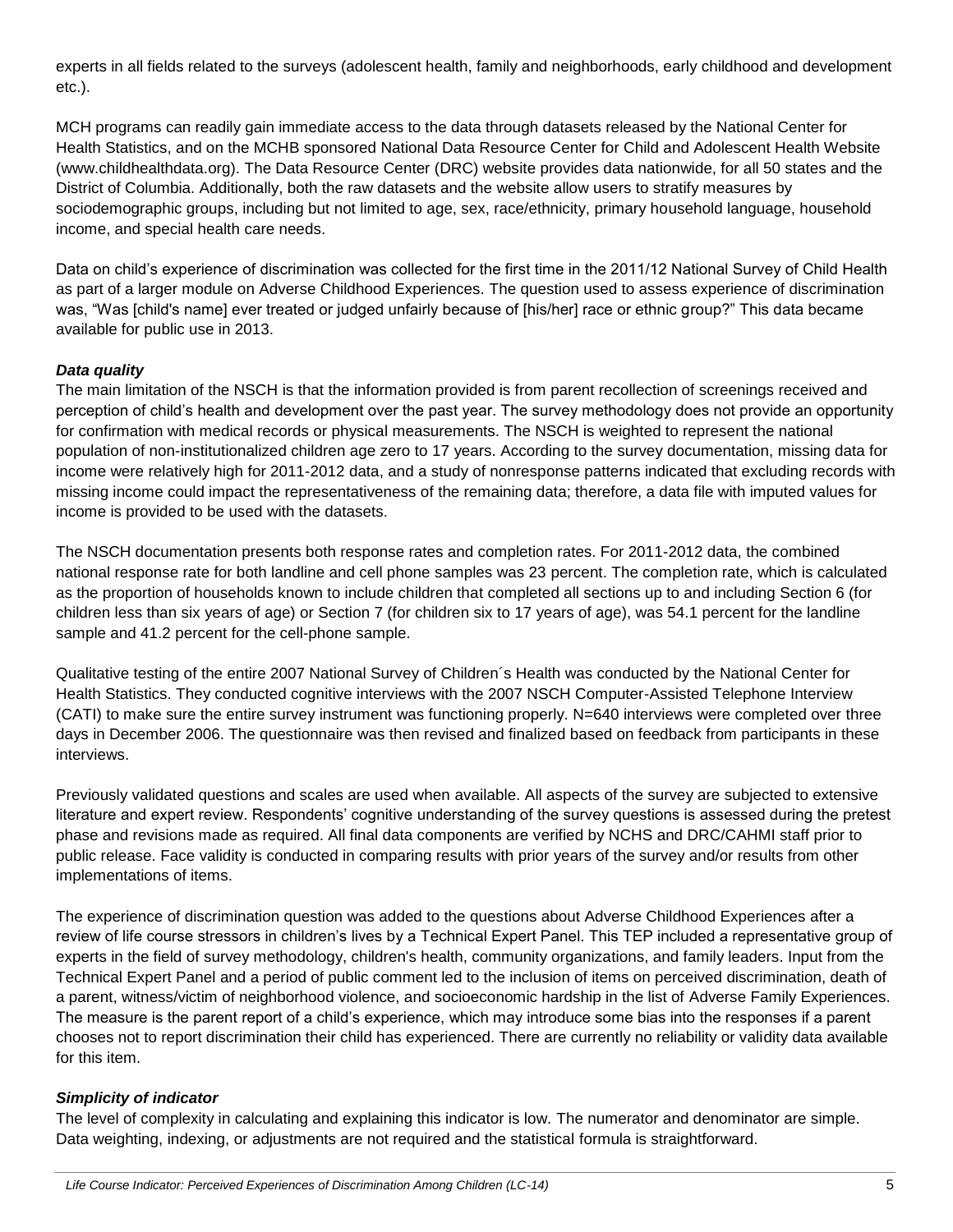This measure can be readily and simply explained. The community at large can easily identify and understand evidence suggesting that people who perceive more discrimination directed at themselves or other members of their group are at greater risk for reduced mental and physical health status (Paradies 2006, Willams 2002).

#### **References**

- Bernard SJ, Paulozzi LJ, Wallace DL. Fatal injuries among children by race and ethnicity--United States, 1999-2002. MMWR Surveill Summ 2007;56(5):1-16.
- Borrell LN, Kiefe CI, Williams DR, Diez-Roux AV, Gordon-Larsen P. Self-reported health, perceived racial discrimination, and skin color in African Americans in the CARDIA study. Social Science & Medicine 2006;63(6):1415-1427.
- Caughy MO, O'Campo PJ, Muntaner C. Experiences of racism among African American parents and the mental health of their preschool-aged children. Am J Public Health 2004;94(12):2118-2124.

Centers for Disease Control and Prevention (CDC). (2010). *Public health grand rounds: The childhood obesity epidemic: Threats and opportunities.* Retrieved February 25, 2013, from<http://www.cdc.gov/about/grand-rounds/archives/2010/06-June.htm>

Cutler DM, Glaeser EL. Are ghettos good or bad? Quarterly Journal of Economics 1997;112(3):827-872.

- Dominguez TP, Dunkel-Schetter C, Glynn LM, Hobel C, Sandman CA. Racial differences in birth outcomes: The role of general, pregnancy, and racism stress. Health Psychology 2008;27(2):194-203.
- Fine, A and Kotelchuck, M. Rethinking MCH: The Life Course Model as an Organizing Framework. Concept Paper. [http://mchb.hrsa.gov/lifecourse/rethinkingmchlifecourse.pdf Accessed 8/29/2013.](http://mchb.hrsa.gov/lifecourse/rethinkingmchlifecourse.pdf%20Accessed%208/29/2013)
- Fisher CB, Wallace SA, Fenton RE. Discrimination distress during adolescence. Journal of Youth and Adolescence 2000;29(6):679-695.
- Grant KE, McCormick A, Poindexter L, et al. Exposure to violence and parenting as mediators between poverty and psychological symptoms in urban African American adolescents. *J Adolesc.* 2005;28(4):507–521
- Jones CP. Levels of racism: A theoretic framework and a gardener's tale. Am J Public Health 2000;90:1212–5.
- Krieger, N. Does Racism Harm Health? Did Child Abuse Exist Before 1962? On Explicit Questions, Critical Science, and Current Controversies: An Ecosocial Perspective. American Journal of Public Health: February 2003, Vol. 93, No. 2, pp. 194-199
- Lopez R. Segregation and black/white differences in exposure to air toxics in 1990. Environ Health Perspect 2002;110 Suppl 2:289-95.
- Lu, M.C. and Halfon, N. Racial and Ethnic Disparities in Birth Outcomes: A Life-Course Perspective. Maternal and Child Health Journal, Vol. 7, No. 1, March 2003.
- Lu MC, Jones L, Bond MJ, Wright K, Pumpuang M, Maidenberg M, et al. Where Is the F in Mch? Father Involvement in African American Families. Ethnicity & Disease 2010;20(1):49-61.
- Lu M, Kotelchuck M, Hogan V, Jones L, Wright K, Halfon N. Closing the Black-White gap in birth outcomes: a life-course approach. Ethnicity & disease 2010;20(1 Suppl 2):S2-62.
- Martin JA, Hamilton BE, Sutton PD, Ventura SJ, Mathews T, Kirmeyer S, et al. Births: final data for 2007. National vital statistics reports 2010;58(24):1-125.Nuru-Jeter A, Dominguez TP, Hammond WP, Leu J, Skaff M, Egerter S, Jones CP, Braveman P. "It's the skin you're in": African-American women talk about their experiences of racism. an exploratory study to develop measures of racism for birth outcome studies. Matern Child Health J. 2009 Jan;13(1):29-39."
- Nyborg VM, Curry JF. The impact of perceived racism: Psychological symptoms among African American boys. Journal of Clinical Child and Adolescent Psychology 2003;32(2):258-266.
- Office of Minority Health. (2012). *Obesity data/statistics.* Retrieved February 25, 2013, from <http://minorityhealth.hhs.gov/templates/browse.aspx?lvl=3&lvlid=537>
- Pachter, L.M. and Coll, C.G. Racism and Child Health: A Review of the Literature and Future Directions. Journal of Developmental and Behavioral Pediatrics 2009;30(3):255-263.

Paradies Y. A systematic review of empirical research on self-reported racism and health. Int J Epidemiol 2006;35(4):888-901.